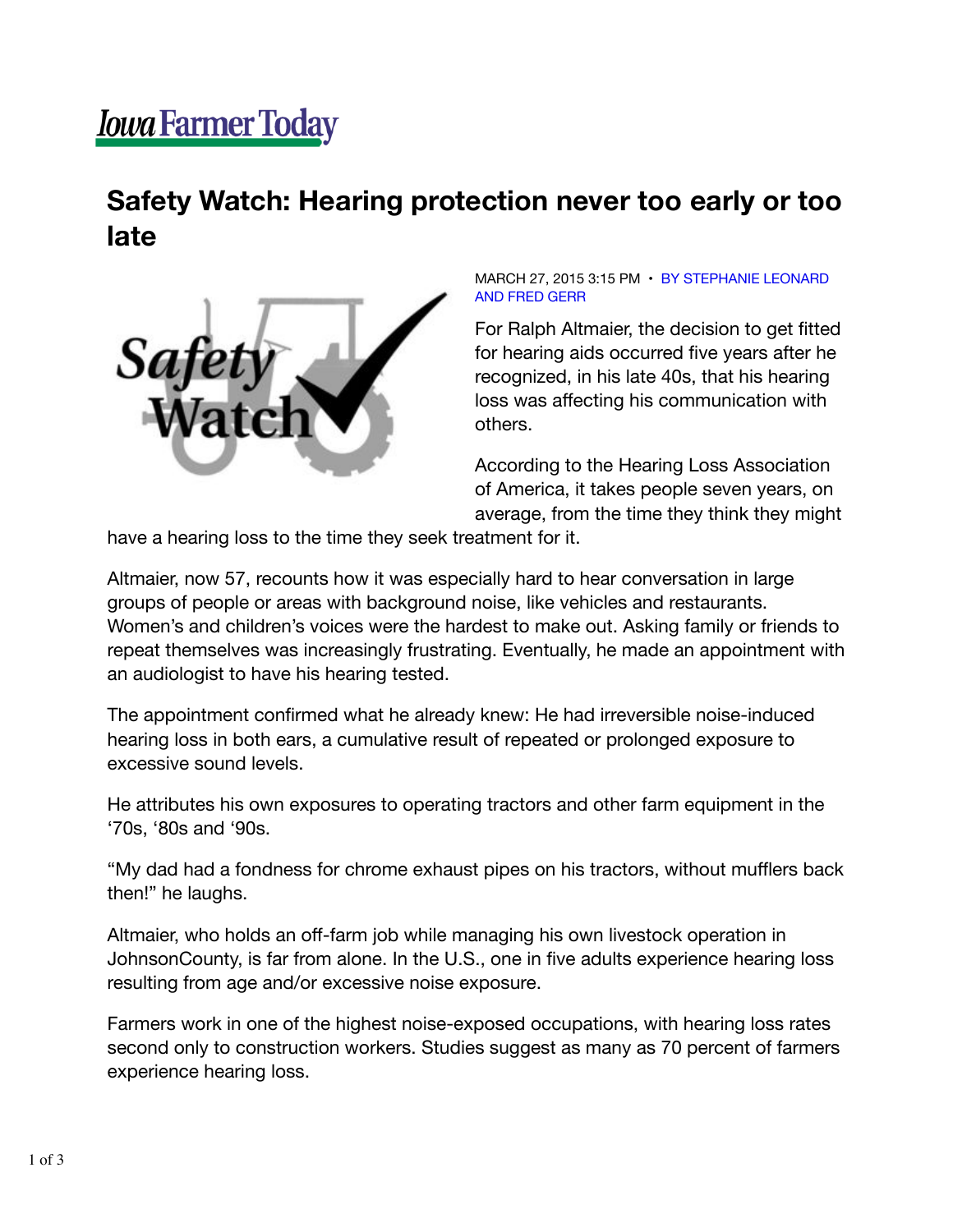Noise-induced hearing loss can occur so gradually it is not initially noticeable. Young farmers may be at particular risk, not recognizing the progressive harmful effects of even short-term exposure to high (loud) sound levels.

Early symptoms may include tinnitus, a ringing or buzzing in the ears after a noise exposure, or a sensation of fullness in the ears. Friends or family members may notice a change in one's hearing before the affected person observes that others "mumble too much."

A local physician or an ear, nose and throat doctor can determine if you have a hearing loss. If hearing loss is confirmed, he or she can refer you to a certified audiologist for a full hearing evaluation. The audiologist will help determine which hearing aids or assistive devices can best meet needs and preferences.

Hearing aids today vary widely in cost and design, and they have an array of features. Cost for a pair of hearing aids can range from around \$3,000-\$7,000, depending on features and technology.

Some training and time is necessary to become used to the fit, operation and care of hearing devices. Getting used to new hearing aids can take weeks and may involve trial and error to identify the best model and fit to suit each wearer. Altmaier's acclimation took about a month, he said, as he tried several options of ear inserts to find the most comfortable fit.

## Prevention works

Preserving the hearing you have is important for everyone, even those for whom some loss has already occurred. It's also simple and inexpensive.

Keeping machinery and equipment lubricated and maintained reduces noise caused by friction or by vibration of loose parts. Installing sound-absorbing materials to enclose noise sources and vibration-reducing pads can reduce noise levels of some equipment. Replacing worn mufflers on equipment and operating with the doors and windows closed will also help.

Individuals with normal or impaired hearing can safeguard their remaining hearing by wearing protective devices. For hearing protection to be effective, it must be accessible, comfortable and used consistently. Keeping earplug dispensers and earmuffs near high noise areas helps ensure their use.

The specific type, brand or model of hearing protection used is less important than consistent use of protection in any activities with sound levels above 85 decibels (dBA), even if the exposure is short-term. A good rule of thumb is if an activity or location requires raising your voice to be heard, you should be wearing hearing protection.